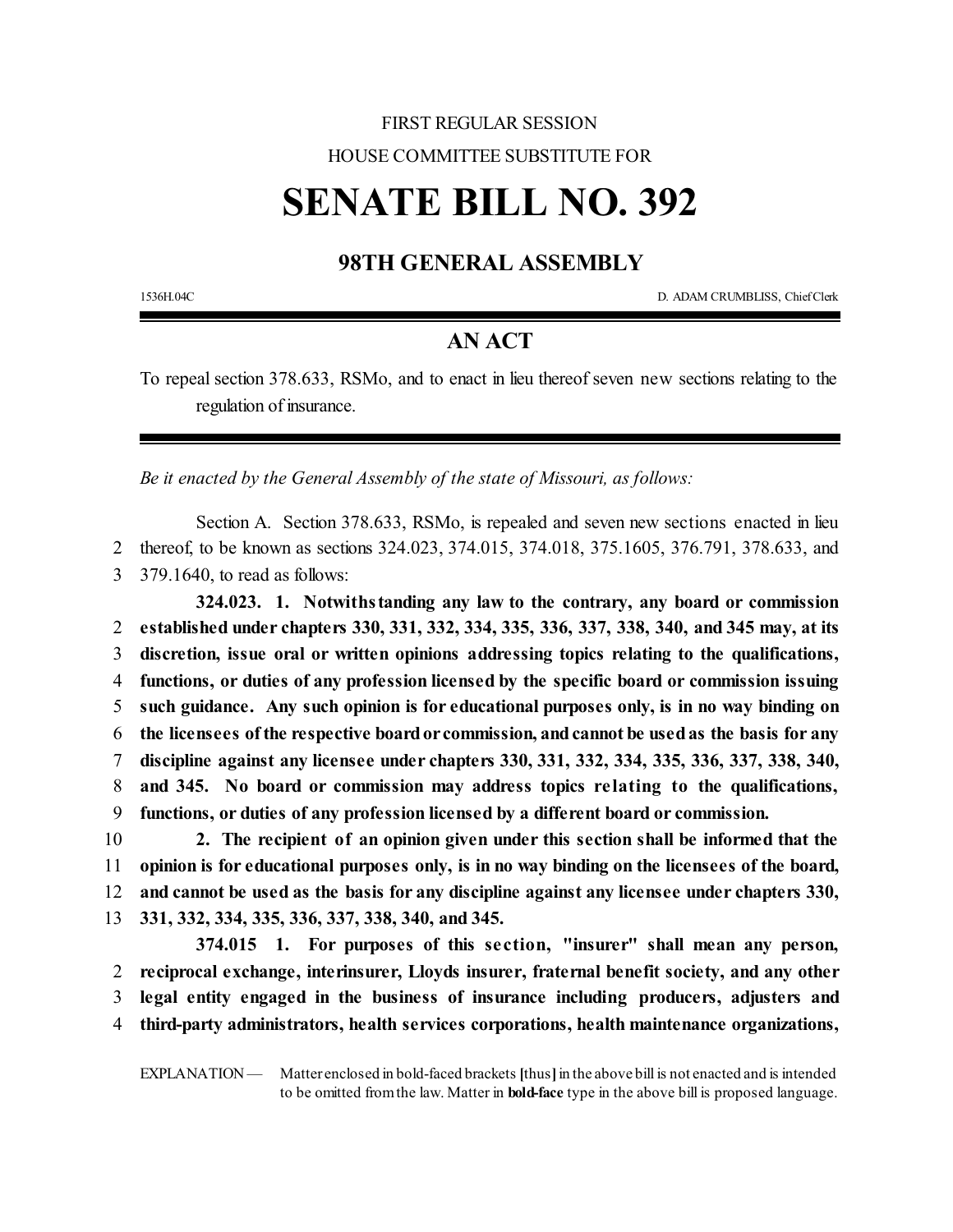**health carriers, prepaid limited health care service plans, dental, optometric, and other similar health service plans. "Insure r" shall also include all companies organized, incorporated, or doing business under the provisions of chapters 325, 354, and 374 to 385.**

 **2. For purposes of this section, "bulle tin" shall mean an informal written communication to inform or educate the insurance industry and the general public about a regulatory topic or issue. A bulletin is informational in nature and is not an evaluation of specific facts and circumstances.**

 **3. Notwithstanding any law to the contrary, the dire ctor may at his or her discretion issue bulletins addressing the business of insurance in this state.**

 **4. Bulletins do not have the force or effect of law and shall not be conside red statements of general applicability that would require promulgation by rule.**

 **5. Such bulletins shall not be binding on the department or an insurer. The director may revise or withdraw any previously issued bulletin; however such revision or withdrawal shall be prospective in nature. The effective date for such bulletin which was withdrawn or revised shall be ninety days after the date the revision or withdrawal notice is published and, where applicable, shall apply to new policies issued and policie s that renew on or after that date.**

**374.018 1. For purposes of this section, "no-action letter" shall mean a letter that state s the intention of the department to not take enforcement actions under section 374.046 with respect to the requesting insurer, based on the specific facts then presented and applicable law, as of the date a no-action letter is issued.**

 **2. For purposes of this section, "insure r" shall mean all insurance companies organized, incorporated, or doing business under the provisions of chapter 354, 376, 379, or 380.**

 **3. Notwithstanding any law to the contrary, the director may at his or her discretion issue no-action letters addressing the business of insurance in this state.**

 **4. No-action letters shall not be considered statements of general applicability that would require promulgation by rule.**

 **5. Insurers who seek guidance may submit a written request for a no-action letter to the department.**

 **6. An insurer is under an affirmative obligation to make full, true, and accurate disclosure of all information related to the activities for which the no-action le tte r is requested. Each request shall be accompanied by all relevant supplementary information including, but not limited to, background information regarding the reque st, policies, procedures, and applicable marketing materials. Each request shall also include complete copies of documents, and shall identify all provisions of law applicable to the request.**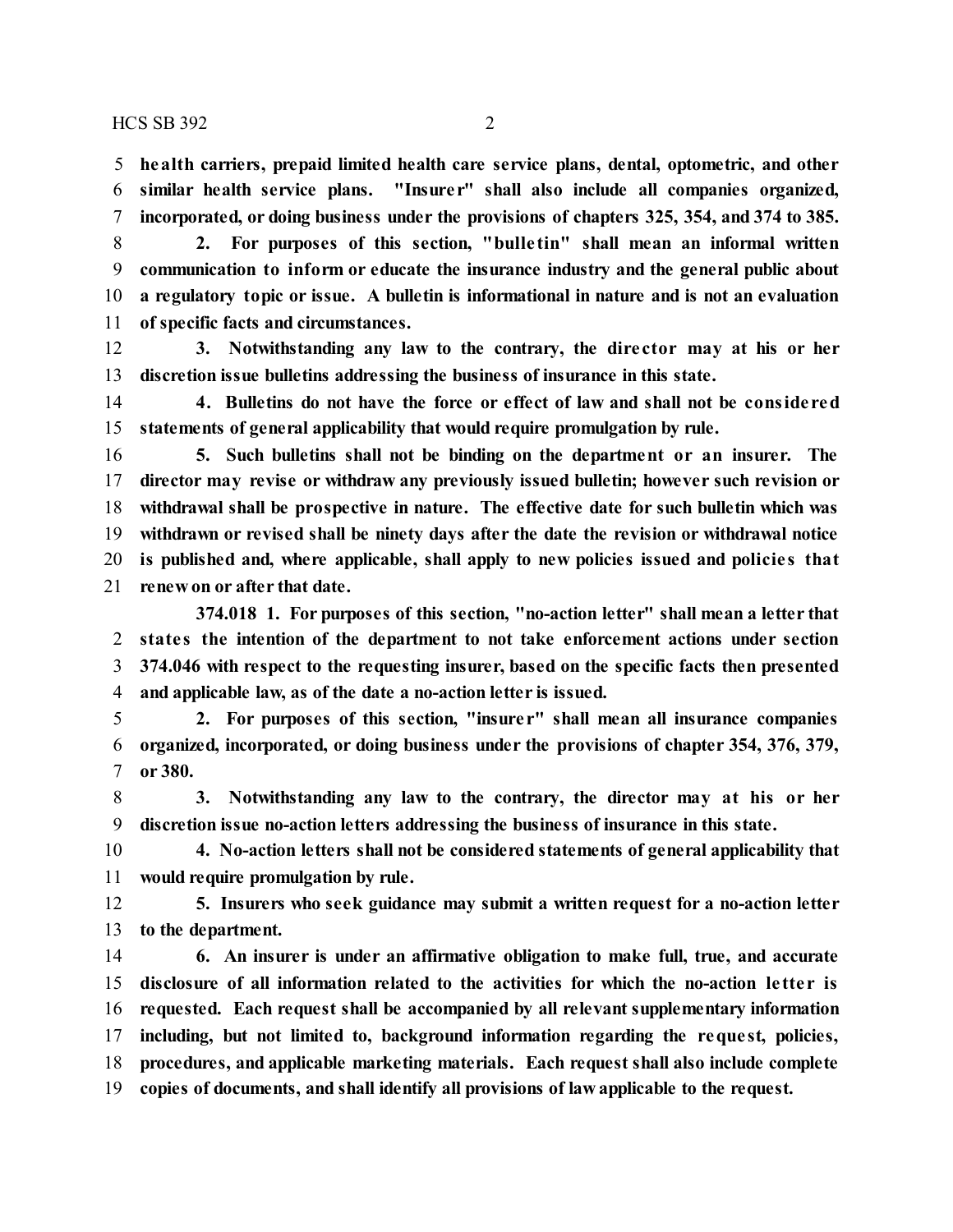$HCS$  SB 392  $\overline{3}$ 

 **7. The insurer requesting the no-actionletter shall provide the department with any additional information or documents the department requests for its review of the matter. 8. The insurer may withdraw the request for a no-action letter prior to the issuance of the no-action letter.**

 **9. The department shall act on the no-action letter request within ninety days after it receives all information necessary to complete its review.**

 **10. Atthe completionofits reviewof a request for a no-action letter the department shall do one of the following:**

**(1) Issue a no-action letter;**

**(2) Decline to issue a no-action letter; or**

**(3) Take such other action as the department considers appropriate.**

**11. A no-action letter shall be effective as of the date it is issued.**

 **12. As long as there is no change in any material fact or law or the discovery of a material misrepresentation or omission made by the insurer, the department is estopped from bringing any enforcement action under section 374.046 against the requesting insurer concerning the specific conduct that is the subject of the no-action lette r issued by the department. However, this estoppel shall not apply to those enforcement actions related to the financial condition of the insurer. The determination of materiality shall be in the sole discretion of the director.**

 **13. A no-action letter request shall not be a public record as defined in chapter 610 until the date of issuance by the department of a response to the no-action letter request. The request for a no-action le tte r and the department's response shall, after the date of issuance by the department, be considered a public record as defined in chapter 610. Upon request of the insure r, information submitted with a request for a no-action letter as required under this section that contains proprietary or trade secret information as defined in sections 417.450 to 417.467 shall not be considered a public record.**

**375.1605. 1. The provisions of this section shall apply to workers' compensation large deductible policies issued by an insurer subject to delinquency proceedings under this chapter. This section shall not apply to first party claims or to claims funded by a guaranty associationnet ofthe deductible unless subsection 3 of this section applies. Large deductible policies shall be administered in accordance with their terms except to the extent such terms conflict with this section.**

**2. For purposes of this section, the following terms shall mean:**

 **(1) "Collateral", any cash, letters of credit, sure ty bond, or any other form of security posted by the insured or by a captive insurer or reinsurer to secure the insured's obligation under the large deductible policy to pay deductible claims or to reimburse the**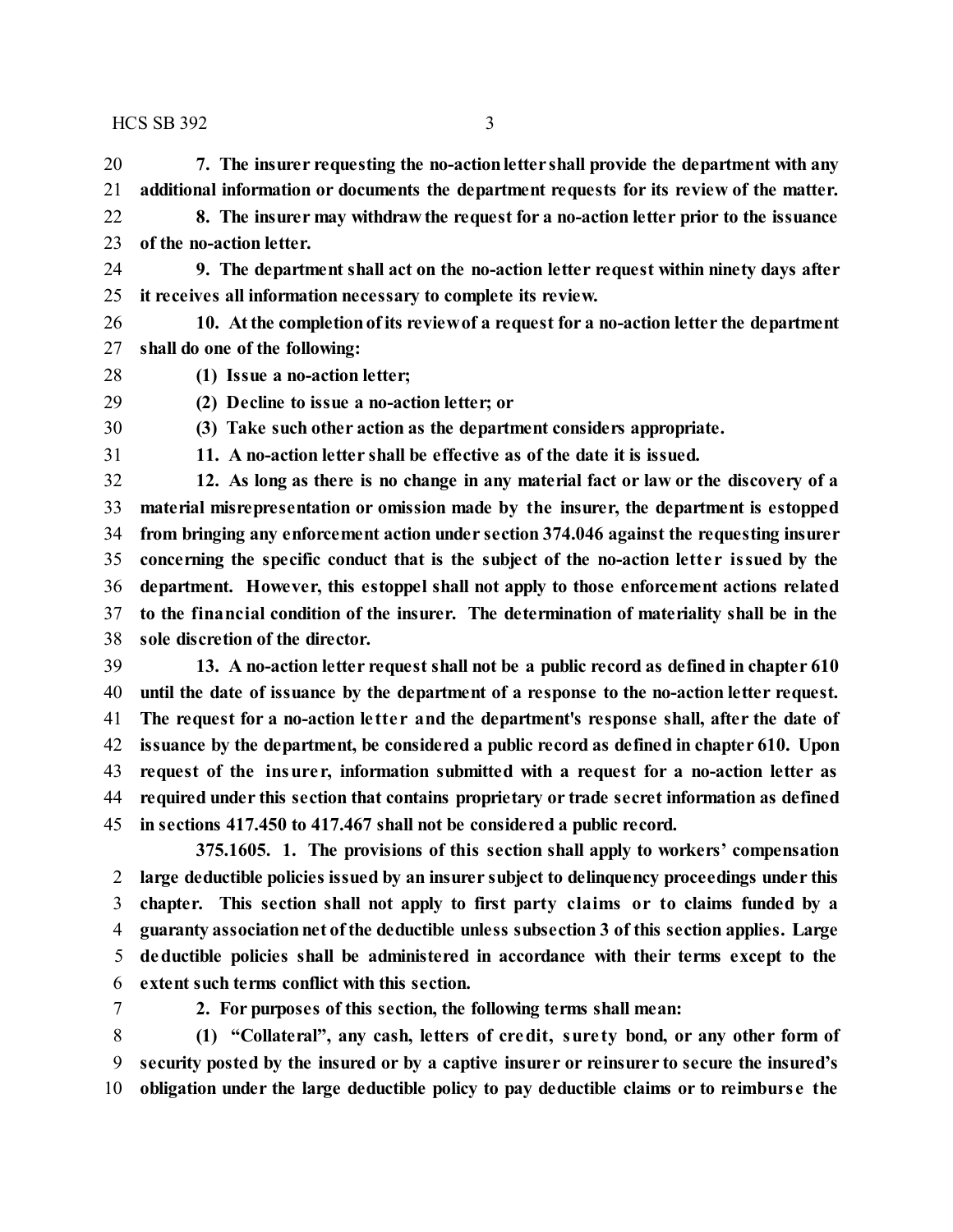$HCSSB 392$  4

 **insurer for deductible claim payments. Collateral may also secure an insured's obligation to reimburse or pay the insurer as may be required for other secured obligations;**

 **(2) "Commercially reasonable", to act in good faith using prevailing industry practices and making all reasonable efforts considering the facts and circumstances of the matter;**

 **(3) "Deductible claim", any claim, including a claim for loss and defense and cost containment expense, unless such expenses are excluded, under a large deductible policy that is within the deductible;**

 **(4) "Large deductible policy", any combination of one or more workers' compensation policies and endorsements issued to an insured and contracts or security agreements entered into between an insured and the insurer in which the insured has agreed with the insurer to:**

 **(a) Pay directly the initial portion of any claim under the policy up to a specified dollar amount, or the expenses related to any claim; or**

 **(b) Reimburse the insure r for its payment of any claim or related expenses under the policy up to the specified dollar amount of the deductible.**

 **The term "large deductible policy" also includes policies which contain an aggregate limit on the insured's liability for all deductible claims in addition to a per-claim deductible limit. The primary purpose and distinguishing characteristic of a large deductible policy is the shifting of a portion of the ultimate financial responsibility under the large deductible policy to pay claims from the insurer to the insured, even though the obligation to initially pay claims may remain with the insure r. A large deductible shall include any policy with a deductible of fifty thousand dollars or more. Large deductible policies do not include policies, endorsements, or agreements which provide that the initial portion of any covered claim shall be self-insured and further that the insured shall have no payment obligation within the self-insured retention. Large deductible policies also do not include policies that provide for retrospectively rated premium payments by the insured or reinsurance arrangements or agreements, except to the extent such arrangements or agreements assume, secure, or pay the policyholder's large deductible obligations;**

 **(5) "Other secured obligations", obligations of an insured to an insurer other than those under a large deductible policy, such as those under a reinsurance agreement or other agreement involving retrospective premium obligations, the performance of which is secured by collateral that also secures an insured's obligations under a large deductible policy.**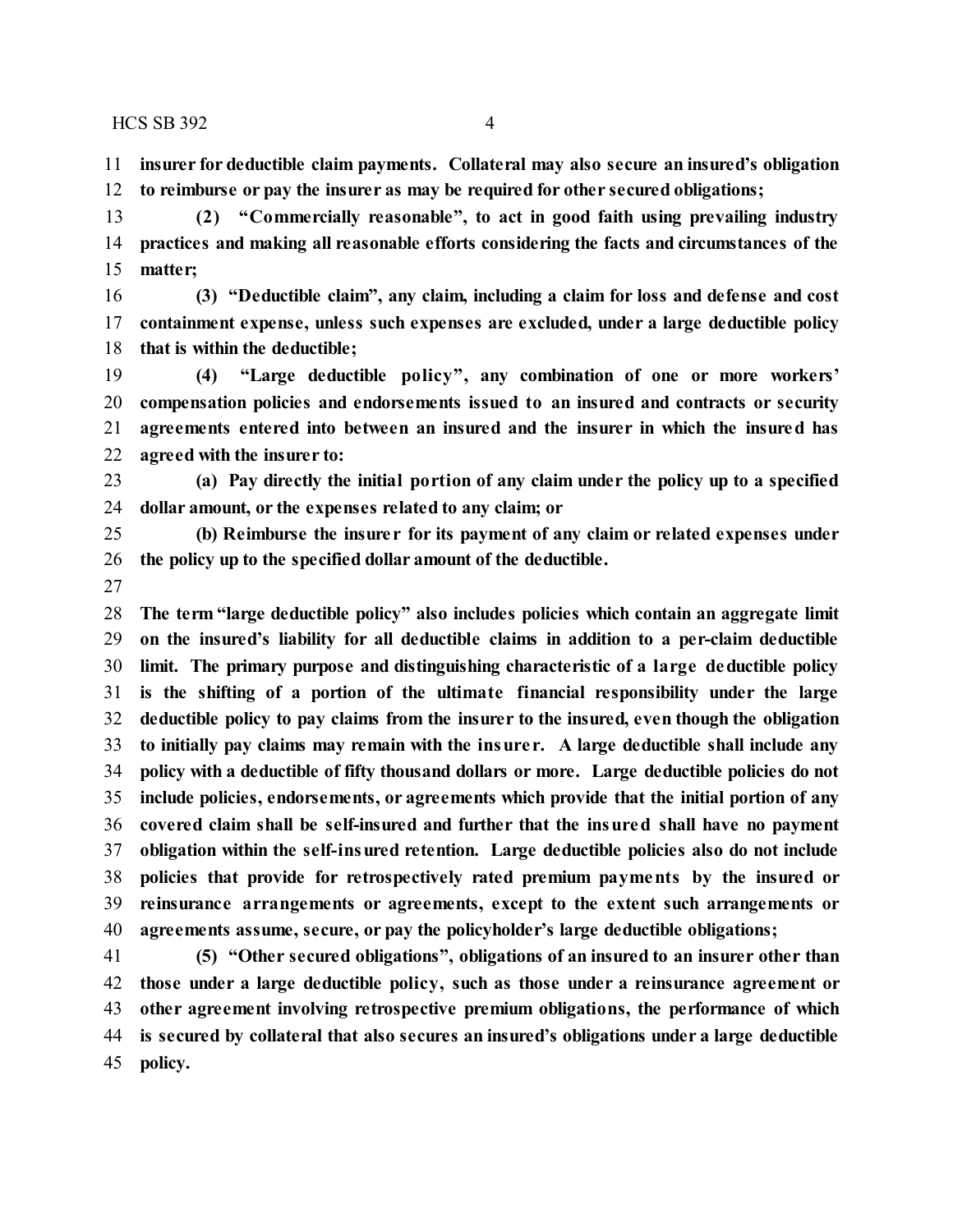**3. Unless otherwise agreed by the re sponsible guaranty association, all large deductible claims which are also "covered claims" as defined by the applicable guaranty association law including those that may have been funded by an insured before liquidation shall be turned over to the guaranty association for handling. To the extent the insured funds or pays the deductible claim pursuant to an agreement by the guaranty fund or otherwise, the insured's funding or payment of a deductible claim will extinguish the obligations, if any, of the receiver or any guaranty association to pay such claim. No charge of any kind shall be made against the receiverora guaranty associationonthe basis**

**of an insured's funding or payment of a deductible claim.**

 **4. To the extent a guaranty association pays any deductible claim for which the insurer would have been entitled to reimbursement from the insured, a guaranty association shall be entitled to the full amount of the reimbursement and available collateral as provided for under this section to the extent necessary to reimburse the guaranty association. Reimbursements paid to the guaranty association unde r this subsection shall not be treated as distributions under section 375.1218 or as early access payments under section 375.1205. To the extent that a guaranty association pays a deductible claim that is not reimbursed either from collateral or by insured payments, or incurred expenses in connection with large deductible policies that are not reimbursed under this section, the guaranty association shall be entitled to assert a claim for those amounts in the delinquency proceeding. Nothing in this subsection limits any rights of the receiver or a guaranty association that may otherwise exist under applicable law to obtain reimbursement from insureds for claims payments made by the guaranty association under policies of the insurer or for the guaranty association's related expenses such as those affording the guaranty association the right to recover for claims payments made to or on behalf of high net worth insureds or claimants.**

 **5. (1) The re ce iver shall have the obligation to collect reimbursements owed for deductible claims as provided for herein, and shall take all commercially reasonable actions to collect such reimbursements. The receiver shall promptly bill insureds for reimbursement of deductible claims:**

**(a) Paid by the insurer prior to the commencement of delinquency proceedings;**

 **(b) Paid by a guaranty association upon receipt by the re ce ive r of notice from a guaranty association of reimbursable payments; or**

**(c) Paid or allowed by the receiver.**

 **(2) If the insured does not make payment within the time specified in the large deductible policy, or within sixty days after the date of billing if no time is specified, the receiver shall take all commercially reasonable actions to collect any reimbursements owed.**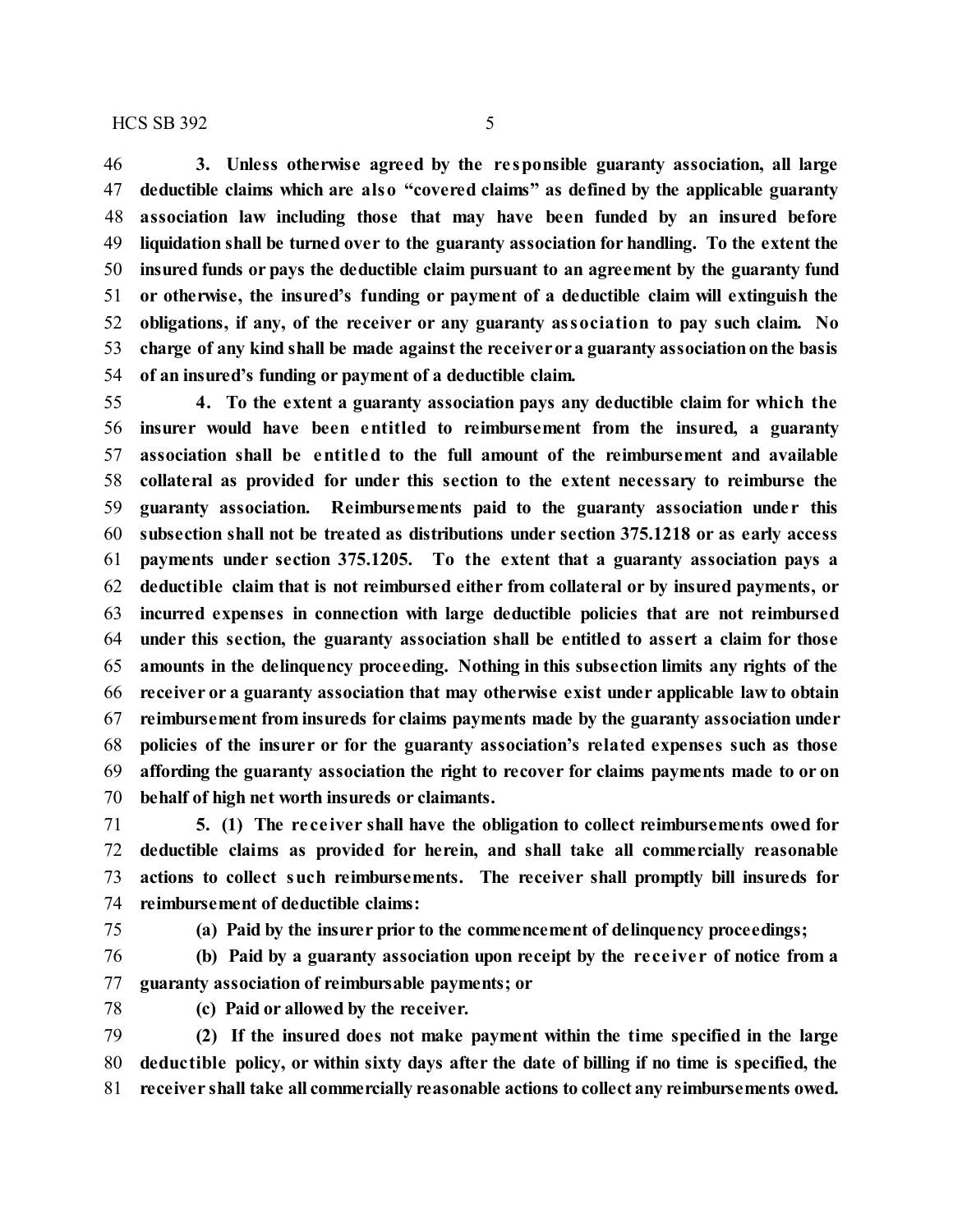**(3) Neither the insolvency of the insurer, nor its inability to perform any of its obligations under the large deductible policy, shall be a defense to the insured's reimbursement obligation under the large deductible policy.**

 **(4) Except for gross negligence, an allegation of improper handling or payment of a deductible claim by the insurer, the receiver, or any guaranty association shall not be a defense to the insured's reimbursement obligations under the large deductible policy.**

 **6. (1) Subjectto the provisions of this subsection, the receiver shall utilize collateral when available to secure the insured's obligation to fund or reimburse deductible claims or other se cured obligations or other payment obligations. A guaranty association shall be entitled to collateral as providedfor inthis subsection to the extent needed to reimburse a guaranty association for the payments of a deductible claim. Any distributions made to a guaranty association under this subsection shall not be treated as distributions under section 375.1218 or as early access payments under section 375.1205.**

 **(2) All claims against the collateral shall be paid in the order received and no claim of the receiver including those described in this subsection shall supersede any other claim against the collateral as described in subdivision (4) of this subsection.**

 **(3) The receiver shall draw down collateral to the extent necessary in the eventthat the insured fails to:**

**(a) Perform its funding or payment obligations under any large deductible policy;**

 **(b) Pay deductible claim reimbursements within the time specified in the large deductible policy or within sixty days after the date of the billing if no time is specified;**

**(c) Pay amounts due the estate for preliquidation obligations;**

**(d) Timely fund any other secured obligation; or**

**(e) Timely pay expenses.**

 **(4) Claims that are validly asserted against the collateral shall be satisfied in the order in which such claims are received by the receiver.**

 **(5) Excess collateral may be returned to the insured as determined by the receiver after a periodic review of claims paid, outstanding case reserves, and a factor for incurred but not reported claims.**

**376.791. 1. The provisions of subdivisions (4) and (5) of subsection 2 of section 376.777 shall not apply to any individual health insurance coverage. The term "individual health insurance coverage" shall have the meaning assigned to it in section 376.450.**

 **2. The director shall promulgate rules and regulations to implement and administer the provisions of this section prior to January 1, 2016. Any rule or portion of a rule , as that term is defined in section 536.010 that is created under the authority delegated in this section shall become effective only if it complies with and is subject to all**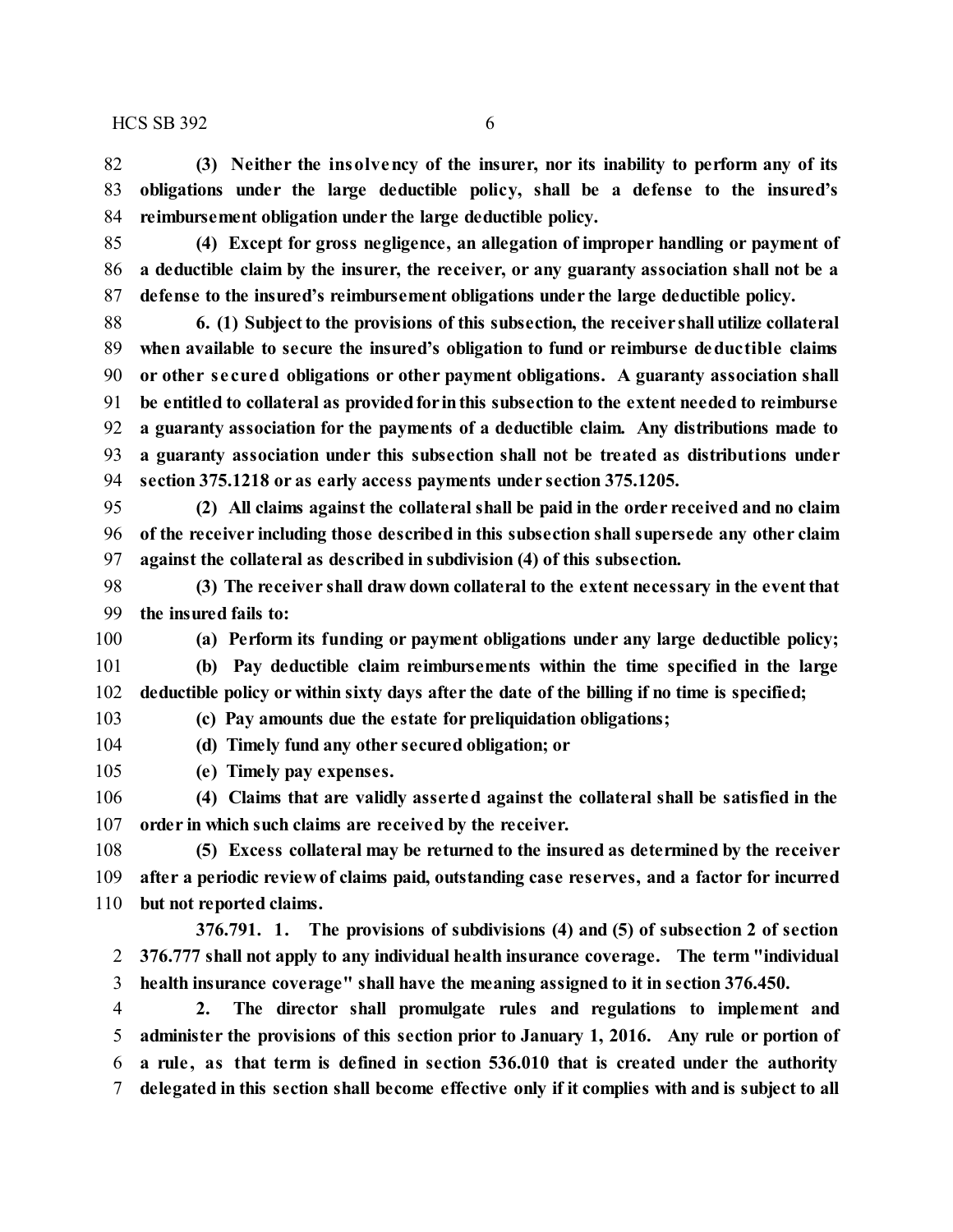#### $HCS$  SB 392 7

**of the provisions of chapter 536, and, if applicable, section 536.028. This section and**

**chapter 536 are nonseverable, and if any of the powers vested with the general assembly**

**pursuant to chapter 536, to review, to delay the effective date, or to disapprove and annul**

**a rule are subsequently held unconstitutional, then the grant of rulemaking authority and**

**any rule proposed or adopted after August 28, 2015, shall be invalid and void.**

378.633. 1. Agents of societies shall be licensed in accordance with the provisions of chapter 375 regulating the licensing, revocation, suspension or termination of license of resident and nonresident agents; provided, that no person who acted in the capacity as an agent of a licensed society for a period of at least six months immediately preceding October 13, 1969, shall be required to take an examination as provided for in chapter 375 as a condition for licensure as an insurance agent.

 2. The following individuals shall not be deemed an agent of a fraternal benefit society within the provisions of subsection 1 of this section:

 (1) Any regular salaried officer, employee or secretary of a licensed society or any subordinate lodge thereof, who devotes substantially all of his services to activities other than the solicitation of fraternal insurance contracts from the public, and who receives for the solicitation of such contracts no commission or other compensation directly dependent upon the amount of business obtained; or

 (2) Any member representative of any society **[**which insures its members against death, dismemberment and disability resulting from accident only and which pays no commission or other consideration for the collection of premiums for such contracts**] who devotes, or intends to devote, less than fifty percent of his or her time to the solicitation and procurement of insurance contracts for such society. Any person who in the preceding calendar year has solicited and procured life insurance contracts on behalf of any society in an amount of insurance in excess of fifty thousand dollars, or, in the case of any other kind or kinds of insurance which the society might write , on the persons of more than twenty-five individuals and who has re ce ived or will receive a commission or other compensation therefor, shall be presumed to be devoting, or intending to devote, fifty percent or more of his or her time to the solicitation or procurement of insurance contracts for such society.**

**379.1640. 1. As used in this section, the following terms shall mean:**

 **(1) "Department", the department of insurance, financial institutions and professional registration;**

 **(2) "Director", the director of the department of insurance, financial institutions and professional registration;**

 **(3) "Limited lines self-service storage insurance producer", an owne r, operator, lessor, or sublessor of a self-service storage facility, or anagent orotherperson authorized**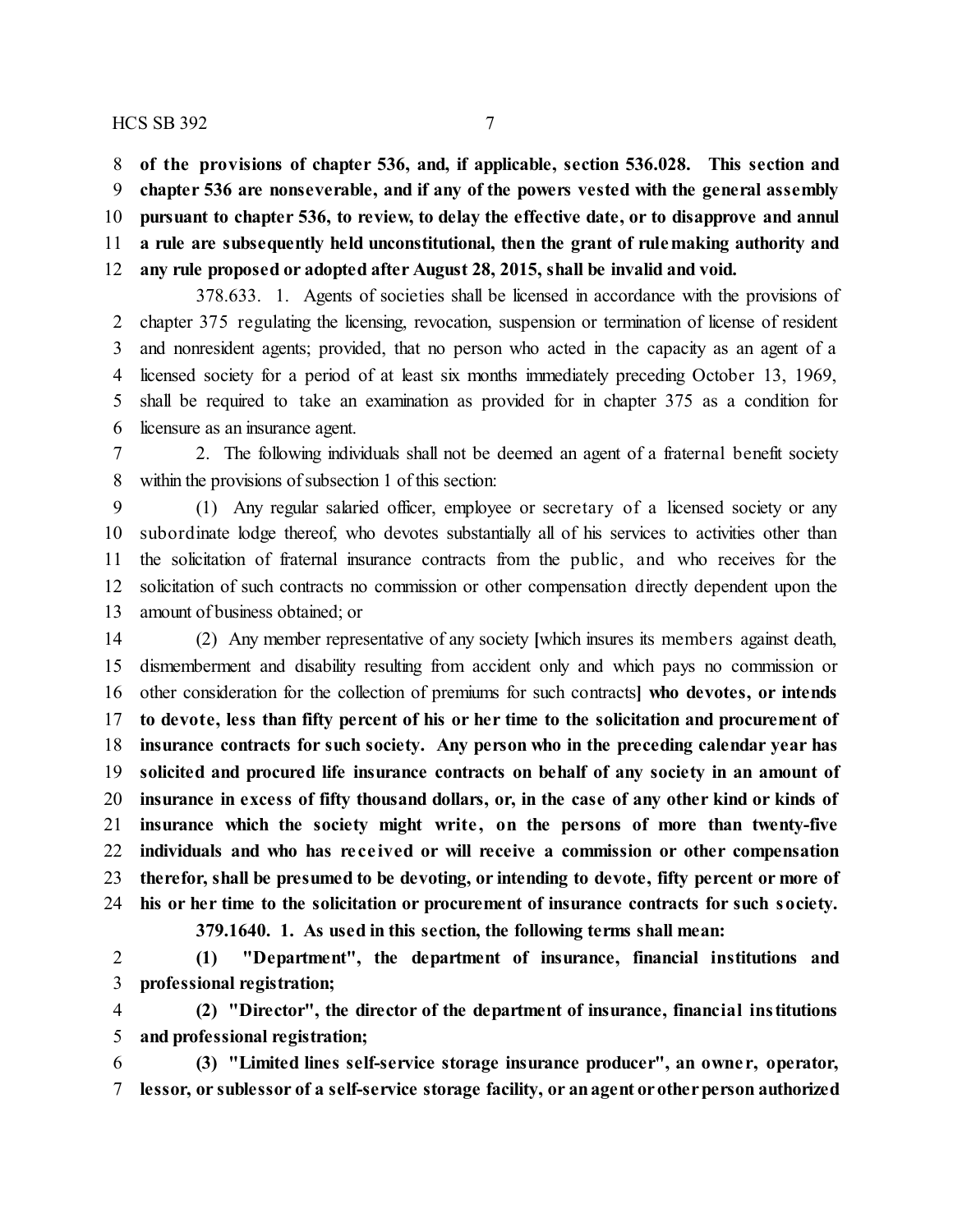$HCSSB 392$  8

**to manage the facility, duly licensed by the department of insurance, financial institutions**

**and professional registration;**

 **(4) "Offer and disseminate", provide general information, including a description ofthe coverage and price, as well as process the application, collect premiums, andperform other nonlicensable activities permitted by the state;**

 **(5) "Self-service storage insurance", insurance coverage for the loss of, or damage to, tangible personal property in a self-service storage facility as defined in section415.405 or in transit during the rental period.**

**2. Notwithstanding any other provision of law:**

 **(1) Individuals may offer and disseminate self-service storage insurance on behalf of and under the control of a limited lines self-service storage insurance producer only if the following conditions are met:**

 **(a) The limited lines self-service storage insurance producer provides to purchasers of self-service storage insurance:**

 **a. A description of the material terms or the actual material terms of the insurance coverage;**

**b. A description of the process for filing a claim;**

 **c. A description of the review or cancellation process for the se lf-service storage insurance policy; and**

 **d. The identity and contact information of the insurer and limited lines self-service storage insurance producer;**

 **(b) Atthe time oflicensure, the limited lines self-service storage insurance producer shall establish and maintain a register on a form prescribed by the director of each individual that offers self-service storage insurance onthe limitedlines self-service storage insurance producer's behalf. The register shall be maintained and updated annually by the limited lines self-service storage insurance producer and shall include the name, address, and contact information of the limited lines self-service storage insurance produce r and an officer or person who directs or controls the limited lines self-service storage insurance producer's operations, and the self-service storage facility's federal tax identification number. The limited lines self-service storage insurance producer shall submit such register within thirty days upon request by the department. The limited lines self-service storage insurance producer shall also certify that each individual listed on the self-service storage register complies with 18 U.S.C. 1033;**

 **(c) The limited lines self-service storage insurance producer has designated one of its employees who is a licensedindividual producer as a person responsible for the business**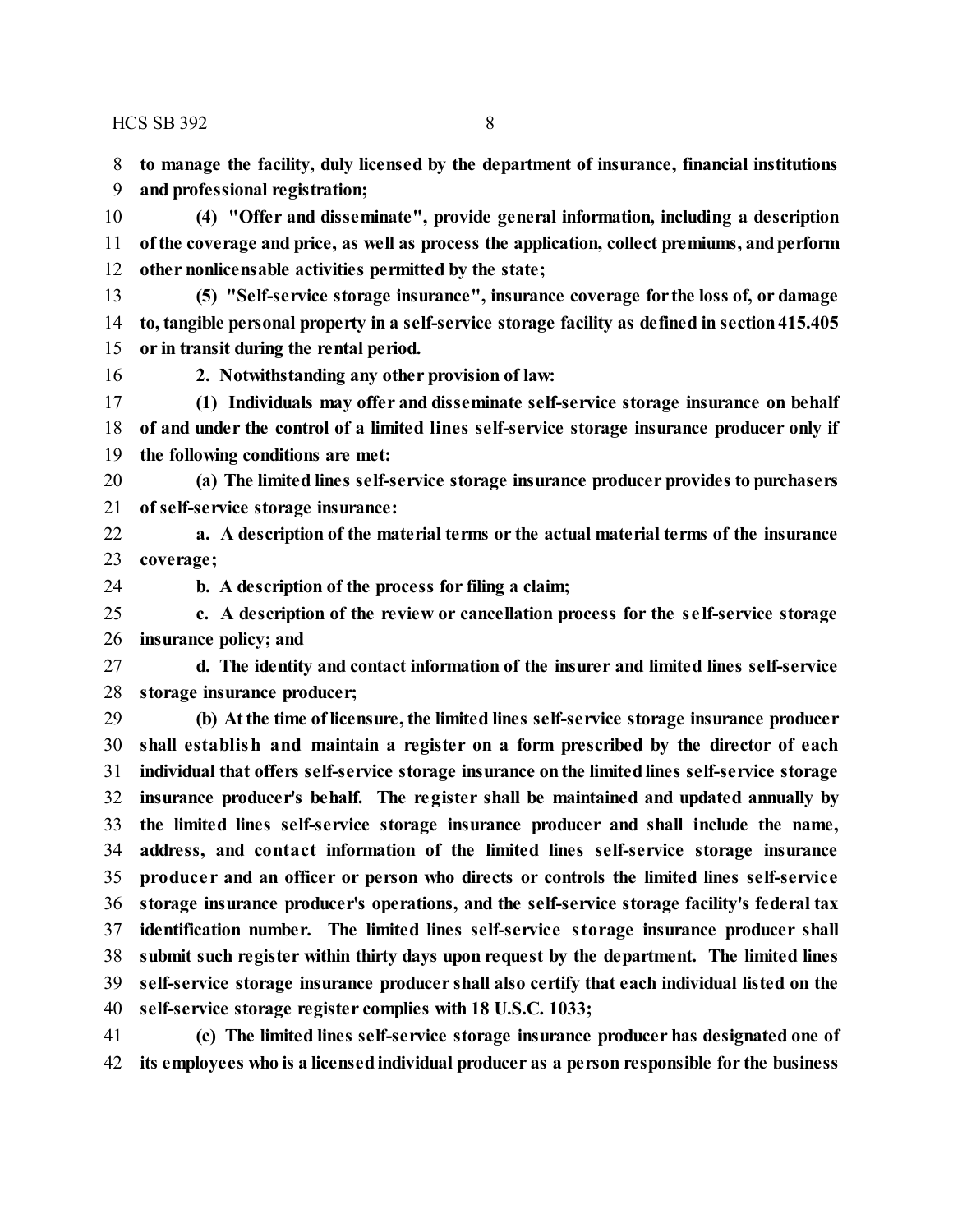$HCSSB 392$  9

 **entity's compliance with the self-service storage insurance laws, rules, and regulations of this state;**

 **(d) An individual applying for a limited lines self-service storage insurance producer license shall make application to the director on the specified application and declare under penalty of refusal, suspensionor revocationofthe license thatthe statements made on the application are true , correct and complete to the best of the knowledge and belief of the applicant. Before approving the application, the director shall find that the individual:**

**a. Is at least eighteen years of age;**

 **b. Has not committed any act that is a ground for denial, suspension, or revocation set forth in section 375.141;**

**c. Has paid a license fee in the sum of one hundred dollars; and**

 **d. Has completed a qualified training program regarding self-service storage insurance policies, which has been filed with and approved by the director;**

 **(e) Individuals applying for limited lines self-service storage insurance producer licenses shall be exempt from examination. The director may require any documents reasonably ne cessary to verify the information contained in an application. Within thirty working days after the change of any information submitted on the application, the self- service storage insurance producer shall notify the director of the change. No fee shall be charged for any such change . If the director has taken no action within twenty-five working days of receipt of an application, the application shall be deemed approved and the applicant may act as a licensed self-service storage insurance producer, unless the applicant has indicated a conviction for a felony or a crime involving moral turpitude;**

 **(f) The limited lines self-service storage insurance producer requires eachemployee and authorized representative of the self-service storage insurance producer whose duties include offering and disseminating self-service storage insurance to receive a program of instruction or training, that has been reviewed and approved by the director. The training material shall, at a minimum, contain instructions on the types of insurance offered, ethical sales practices, and required disclosures to prospective customers;**

 **(2) Any individual offe ring or disseminating self-service storage insurance shall provide to prospective purchasers brochures or other written materials that:**

 **(a) Provide the identity and contact information of the insurer and the limited lines self-service storage insurance producer;**

 **(b) Explain that the purchase of self-service storage insurance is not required in order to lease self-storage units;**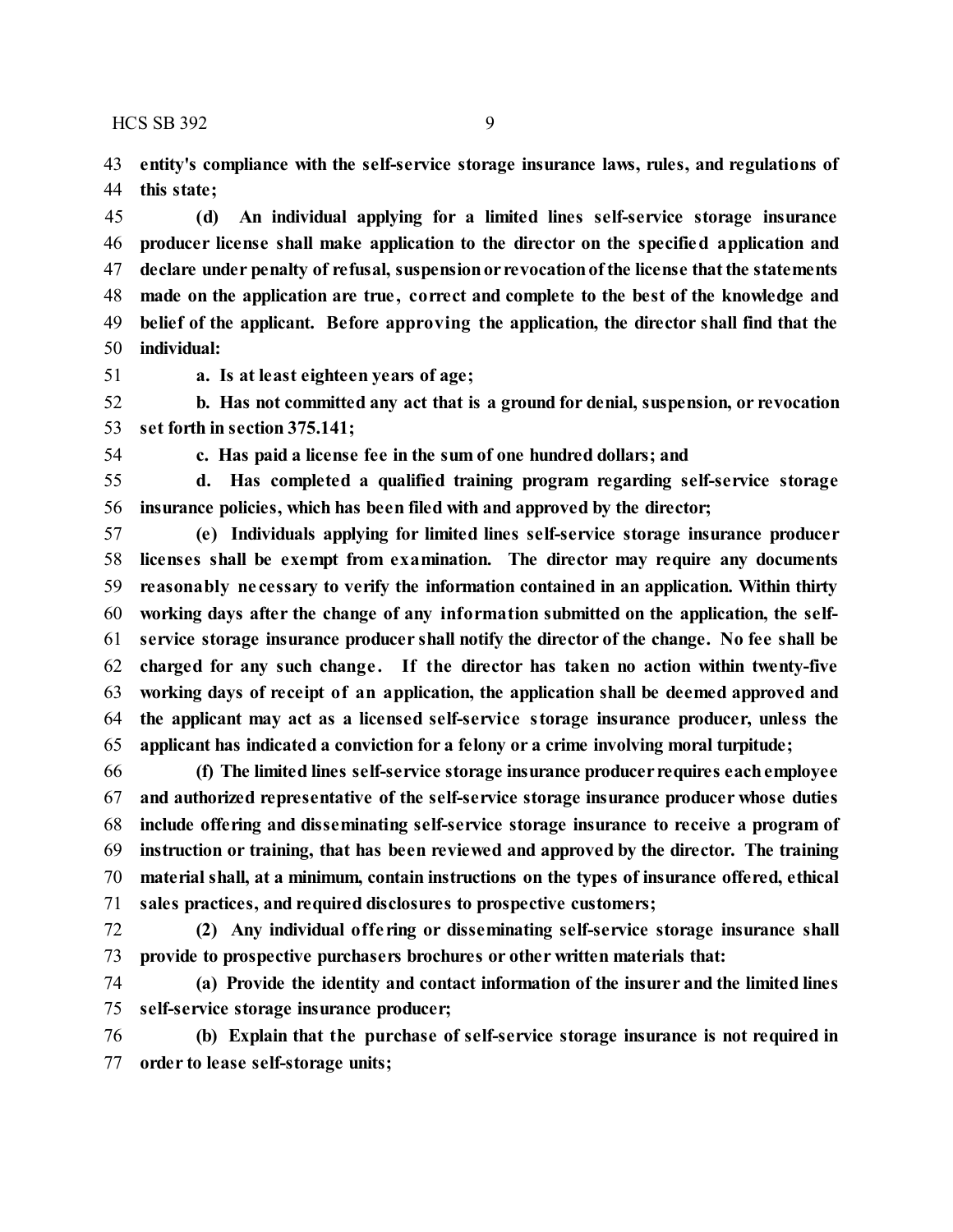**(c) Explain that an unlicensed self-service storage operator is permitted to provide general information about the insurance offered by the self-service storage operator, including a description of the coverage and price, but is not qualified or authorized to answer technical questions about the terms and conditions of the insurance offered by the self-service storage operator or to evaluate the adequacy of the customer's existing insurance coverage; and**

 **(d) Disclose that self-service storage insurance may provide duplicationof coverage already provided by an occupant's homeowner's, renters, or other source of coverage;**

 **(3) A limited lines self-service storage producer's employee or authorized representative, who is not licensed as an insurance producer, may not:**

 **(a) Evaluate or interpret the technical terms, benefits, and conditions ofthe offered self-service storage insurance coverage;**

 **(b) Evaluate or provide advice concerning a prospective purchaser's existing insurance coverage; or**

 **(c) Hold themselves or itself out as a licensed insurer, licensed producer, or insurance expert;**

 **(4) If self-service storage insurance is offered to the customer, premium or other charges specifically applicable to self-service storage insurance shall be listedas a separate amount and apart from other charges relating to the lease or procurement of a self-service storage unit on all documentation pertinent to the transaction.**

 **3. Notwithstanding any other provision of law, a limited lines self-service storage insurance provider whose insurance-related activities, and those of its employees and authorized representatives, are limited to offe ring and disseminating self-service storage insurance on behalf of and under the direction of a limited lines self-service storage insurance producer meeting the conditions stated in this section is authorized to do so and receive related compensation, upon registration by the limited lines self-service storage insurance producer as described in paragraph (b) of subdivision (1) of subsection 2 of this section.**

 **4. Self-service storage insurance may be provided under an individual policy or under a group or master policy.**

 **5. Limited lines self-service storage insurance producers, operators, employees and** 109 authorized representatives offering and disseminating self-service storage insurance under **the limited line s self-service storage insurance producer license shall be subject to the provisions of chapters 374 and 375, except as provided for in this section.**

 **6. Limited lines self-service storage insurance producers, operators, employees and authorized representatives may offer and disseminate self-service storage insurance**